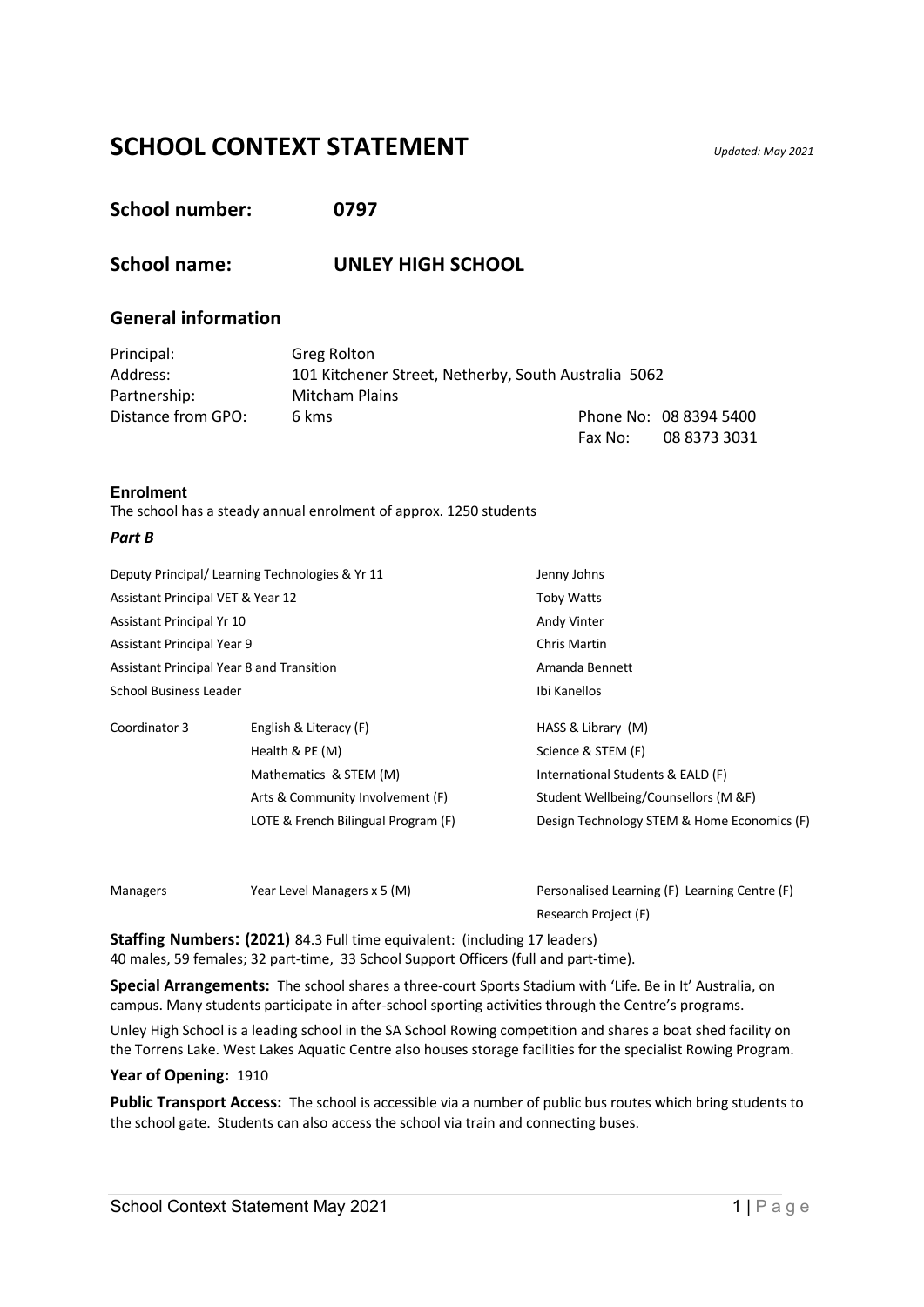# **2. Students (and their Wellbeing)**

#### *General characteristics*

**Student Enrolments:** Of the 2021 student cohort, approximately 250 students were born outside Australia. A significant number of students bring a diverse cultural heritage to the school from over 40 other countries throughout the world. The school participates in the International Student Program through International Education Services (IES) and currently has over 60 full-fee-paying overseas students mainly from Asian countries. At the same time, there are a number of students who come from significantly disadvantaged social and economic backgrounds. Approximately 11% of students are School Card holders.

Pastoral Care programs: There are a range of student personal development programs at each year level. These are reviewed on a yearly basis to best meet the needs of the student cohort.

To support students to adapt to high school there is an extensive Transition Program which begins in Term 4 with the year 7 Orientation Days. Major programs which also support our students are:

Camp: Year 8 students attend a two day camp with their home group teacher in Term 1. The camp assists students to get to know each other and to build positive relationships with their teachers.

Peer Support: Year 8 students spend one lesson a week in Term 1 working with their Peer Support Leaders. Peer Support Leaders are friendly and supportive Year 11 students who are specifically trained to mentor Year 8 students. They work together on team-building skills and on issues such as decision-making and building selfesteem. The Leaders are excellent role models.

Dual Home Group teachers: two teachers lead each Home Group through years 8 & 9 and come to know the students and their parents very well

Year 10, 11 and 12 Programs reflect the differing needs, interests and developmental levels e.g. road safety awareness, career planning, mindfulness, etc.

**Support Offered:** The school offers a range of personal counselling. In addition to the two Student Counsellors (one male, one female), a Pastoral Support Worker is assigned to the school. A comprehensive Peer Support program operates. Course and Career Counselling is provided. This is an essential component of the Stage 1 Personal Learning Plan course studied by Year 10 classes.

**Student Management:** The school has a clear Student Learning Code and an equally clear Student Behaviour Code. The school also supports Restorative Justice Strategies. As part of its overall student management procedures, the school operates a Learning Centre where supervised revision and study occurs.

In the initial stages of inappropriate low-level behaviour in the classroom, teachers use strategies to help students realise the effects of their actions. These may include parent contact and various in class behaviour management strategies. After-school detention also operates. If there is no positive response to these strategies, a student may be sent to the Learning Centre where they can continue with their work under supervision until a restorative meeting has occurred. Withdrawal of the student is the initial response for extreme behaviour in the yard or classroom.

#### **Student Government:**

Each year Student Voice leaders are elected by their peers at Unley High School. The aim of the Student Voice is to encourage student participation in all areas of the school decision making process. This includes widening the range of activities and services available to students and also to act as a liaison between students and staff. The Student Voice represents the students of Unley High School on Governing Council and its committees and explores ways for students to get involved and participate within the wider community. Year 12 Prefects are nominated annually.

# *Strategic Directions*

The school has three key priorities:

(1) To increase student achievement in Literacy (2) To increase student achievement in Numeracy (3) To increase student achievement and engagement through improved Pedagogy

These priorities drive all our improvement activities. The Curriculum and Program Leaders team with Professional Learning Teams of Literacy, Numeracy, STEM, Wellbeing, 4C's, Summit and Digital Classroom are the driving force behind implementing these priorities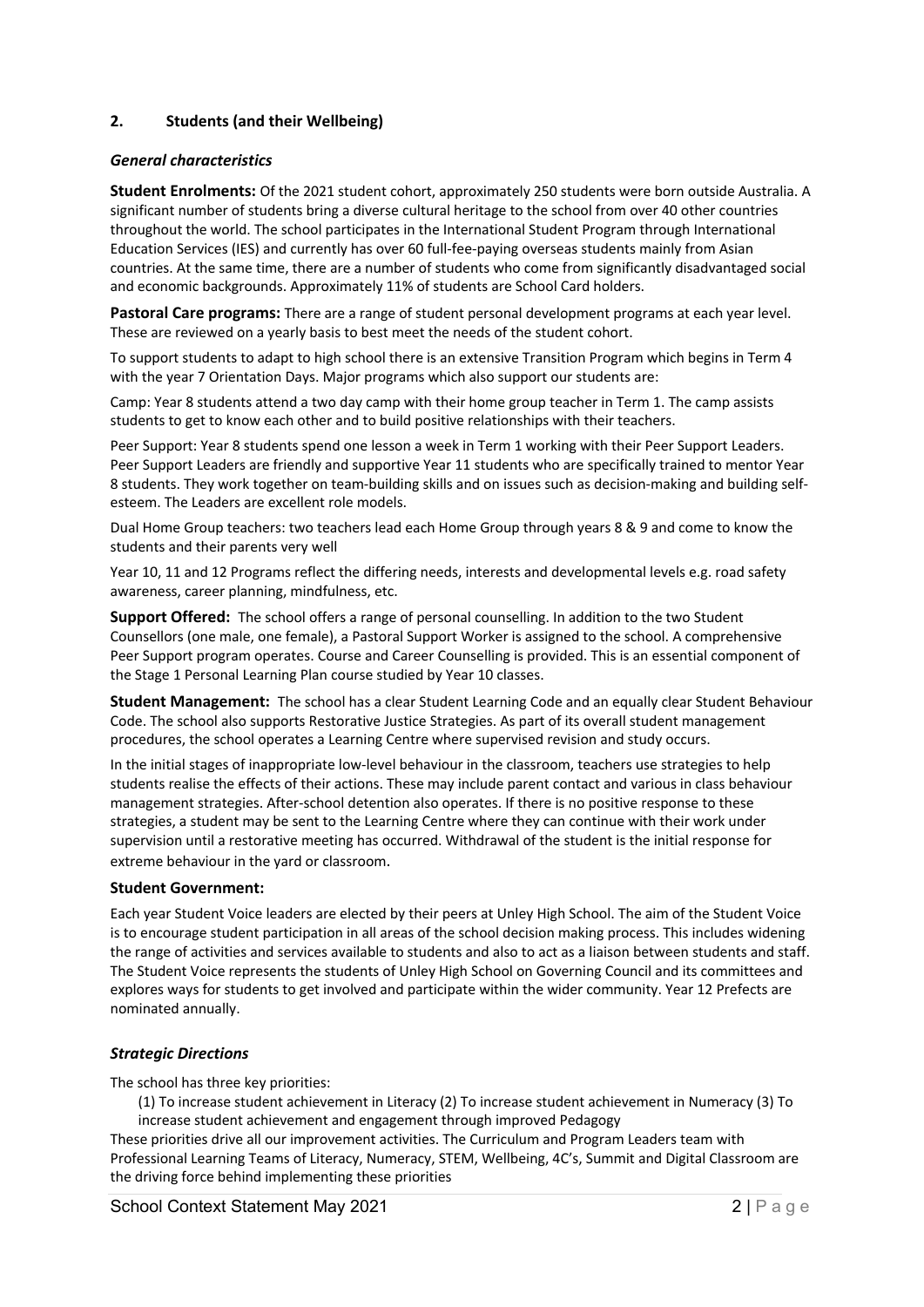*Our Values: Excellence Respect Diversity Community Vision:* Students, teachers and parents work as a community in support of quality learning outcomes for all *Mission:* Unley High School develops young adults who are committed to excellence in all areas, and whose actions are ethical and responsible

*Ethos:* The Unley High School community actively promotes an ethos whereby its students will:

- pursue excellence in all areas
- understand and practise ethical behaviour, and accept responsibility for their actions
- be confident in themselves and actively care for their own health
- treat all people with respect, and respect the diversity of identity, background and belief that characterises our society
- value and respect Aboriginal and Torres Strait Islander people and culture
- play a positive role in school, local and global communities
- care for the environment, and respond in an informed way to challenges faced in Australia and globally

# **4. YEAR 8 – 12 CURRICULUM**

| Learning<br>Area                  | Year 8                                                                                       | Year 9                                                                                       | Year 10                                                                                                                            | Year 11<br>(STAGE 1)                                                                                                                                             | Year 12&13<br>(STAGE 2)                                                                                                                                                                |
|-----------------------------------|----------------------------------------------------------------------------------------------|----------------------------------------------------------------------------------------------|------------------------------------------------------------------------------------------------------------------------------------|------------------------------------------------------------------------------------------------------------------------------------------------------------------|----------------------------------------------------------------------------------------------------------------------------------------------------------------------------------------|
| Arts                              | <b>Visual Art</b><br>$\bullet$<br>Drama<br>Music                                             | Art<br>$\bullet$<br>Drama<br><b>Music Studies</b>                                            | Art<br>$\bullet$<br>Design<br>Drama<br><b>Music Studies</b>                                                                        | Art<br>$\bullet$<br>Design<br>Drama<br><b>Music Studies</b>                                                                                                      | Art<br>$\bullet$<br>Design<br>Drama<br><b>Music Explorations</b><br><b>Music Performance</b><br>Ensemble<br><b>Music Performance</b><br>$\bullet$<br>Solo<br><b>Music Studies</b><br>٠ |
| English                           | English or<br>$\bullet$<br>English as an<br>$\bullet$<br><b>Additional Language</b><br>(EAL) | English or<br>$\bullet$<br>English as an<br>$\bullet$<br><b>Additional Language</b><br>(EAL) | English or<br>$\bullet$<br>English as an<br>$\bullet$<br><b>Additional Language</b><br>(EAL)                                       | English Literary<br>$\bullet$<br><b>Studies</b><br>English<br>٠<br>English as an<br>$\bullet$<br><b>Additional Language</b><br>(EAL)<br><b>Essential English</b> | English Literary<br>٠<br><b>Studies</b><br>English<br><b>Essential English</b><br>English as an<br>$\bullet$<br><b>Additional Language</b><br>(EAL)                                    |
| FBBP                              | French Bilingual<br>$\bullet$<br>French Bilingual<br>$\bullet$<br><b>Humanities</b>          | French Bilingual<br>$\bullet$<br>French Bilingual<br>٠<br><b>Humanities</b>                  | French Bilingual<br>$\bullet$<br>Histoire<br>$\bullet$<br>Geographie<br>$\bullet$                                                  |                                                                                                                                                                  |                                                                                                                                                                                        |
| HASS                              | <b>HASS</b><br>$\bullet$                                                                     | <b>HASS</b><br>$\bullet$<br>History<br>Law & Personal<br>Finance                             | <b>HASS</b><br>$\bullet$<br>Law and<br>Globalisation<br>History<br>٠<br>$\bullet$                                                  | Modern History<br>$\bullet$<br><b>Business Innovation</b><br>Legal Studies<br>$\bullet$<br>Society & Culture<br>$\bullet$                                        | Modern History<br>$\bullet$<br>Legal Studies<br>Society & Culture                                                                                                                      |
| Education<br>Health &<br>Physical | HPE<br>$\bullet$<br>Rowing                                                                   | <b>HPE</b><br>$\bullet$<br>Rowing<br>٠                                                       | <b>HPE Fitness</b><br>$\bullet$<br><b>HPE Sport &amp; Games</b><br><b>Physical Education</b><br><b>Outdoor Education</b><br>Rowing | Health<br>$\bullet$<br><b>Physical Education</b><br><b>Outdoor Education</b><br>٠                                                                                | Health<br>$\bullet$<br><b>Community Studies</b><br><b>Physical Education</b><br><b>Outdoor Education</b>                                                                               |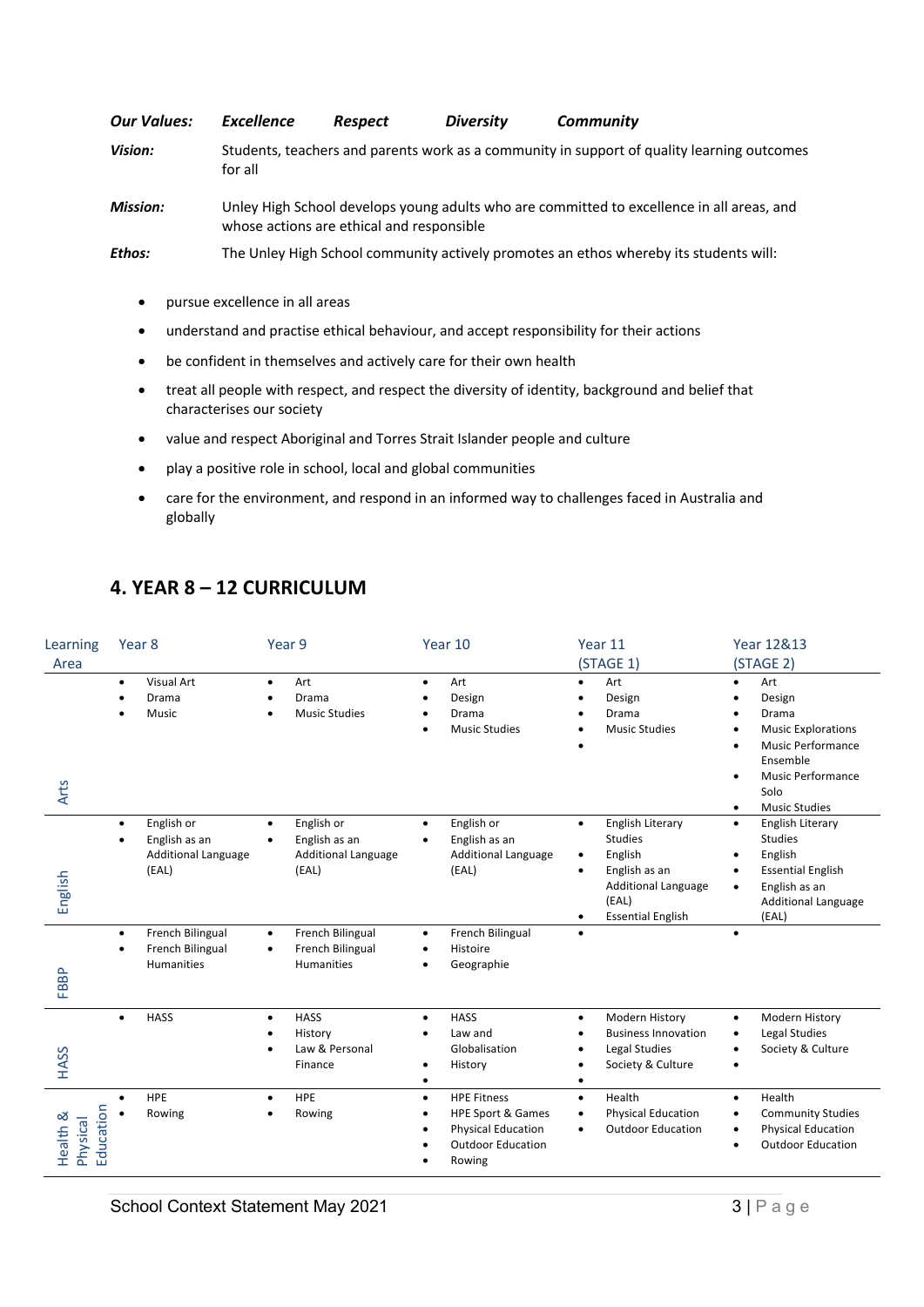| Languages     | Chinese<br>$\bullet$<br>French<br>Italian<br>Greek                                              | Chinese<br>French<br>Italian<br>Greek                                                                                   | Chinese<br>French<br>Italian<br>Greek                                                                                                                              | Chinese Background<br>٠<br><b>Speakers</b><br>French<br>Italian<br>٠<br>Modern Greek<br>$\bullet$                                                                                                                                                                                                                    | Chinese Background<br>٠<br>Speakers<br>French<br>Italian<br>Modern Greek                                                                                 |
|---------------|-------------------------------------------------------------------------------------------------|-------------------------------------------------------------------------------------------------------------------------|--------------------------------------------------------------------------------------------------------------------------------------------------------------------|----------------------------------------------------------------------------------------------------------------------------------------------------------------------------------------------------------------------------------------------------------------------------------------------------------------------|----------------------------------------------------------------------------------------------------------------------------------------------------------|
| Mathematics   | Mathematics<br>$\bullet$                                                                        | Advanced<br>$\bullet$<br>Mathematics<br><b>General Mathematics</b>                                                      | Advanced<br>$\bullet$<br>Mathematics<br><b>General Mathematics</b><br>$\bullet$<br><b>Mathematics Plus</b>                                                         | Mathematics<br>$\bullet$<br>Methods<br><b>General Mathematics</b><br>$\bullet$<br>Specialist<br>٠<br>Mathematics<br>Essential<br>Mathematics<br>Numeracy for Work<br>& Community Life                                                                                                                                | Mathematics<br>$\bullet$<br>Methods<br><b>General Mathematics</b><br>Specialist<br>٠<br>Mathematics                                                      |
| PACE          | Numeracy<br>$\bullet$<br>Science<br>English<br><b>HASS</b><br>French                            | English<br>$\bullet$<br>History<br>Numeracy<br>Science                                                                  | English<br>$\bullet$<br>Numeracy<br>Science<br>History<br><b>PLP</b>                                                                                               | $\bullet$                                                                                                                                                                                                                                                                                                            |                                                                                                                                                          |
| SACE          |                                                                                                 |                                                                                                                         | Personal Learning<br>$\bullet$<br>Plan                                                                                                                             | <b>Workplace Practices</b><br>٠<br><b>Community Studies</b><br>٠<br>Research Project                                                                                                                                                                                                                                 | <b>Workplace Practices</b><br>$\bullet$<br><b>Community Studies</b><br>$\bullet$                                                                         |
| Science       | Science<br>$\bullet$<br>Sustainable Futures<br>$\bullet$<br>(STEM)                              | Science<br>$\bullet$                                                                                                    | Science<br><b>STEM</b>                                                                                                                                             | Biology<br>$\bullet$<br>Chemistry<br>$\bullet$<br>Physics<br>$\bullet$<br>Psychology                                                                                                                                                                                                                                 | Biology<br>٠<br>Chemistry<br>Nutrition<br>Physics<br>Psychology                                                                                          |
| <b>SUMMIT</b> | English<br>$\bullet$<br>French<br>$\bullet$<br>Humanities<br>Mathemtics<br>Science<br>$\bullet$ | English<br>$\bullet$<br>French<br>History<br>Mathematics<br>Science                                                     | English<br>$\bullet$<br>Science                                                                                                                                    | $\bullet$                                                                                                                                                                                                                                                                                                            | $\bullet$                                                                                                                                                |
| Technology    | Design &<br>$\bullet$<br>Technology                                                             | Digital Technology<br>٠<br>Art Metalwork<br><b>Fashion Design</b><br>Studio<br>Food Technology<br>Metalwork<br>Woodwork | CAD Graphics<br>٠<br><b>Art Metalwork</b><br><b>Fashion Design</b><br>Studio<br>Digital Technology<br>Food Preparation &<br>٠<br>Nutrition<br><b>Child Studies</b> | Digital Technology<br>$\bullet$<br><b>CAD Graphics</b><br>Furniture<br>Construction<br>Metalwork/Art<br>$\bullet$<br>Metalwork<br><b>Fashion Design</b><br>$\bullet$<br>Studio<br>Café & Barista skills<br>٠<br>Creative food<br>$\bullet$<br>preparation<br>Food & Culture<br>$\bullet$<br>Photography<br>$\bullet$ | DigitalTechnology<br><b>CAD Graphics</b><br>Furniture Design &<br>Construction<br><b>Fashion Design</b><br>Studio<br><b>Child Studies</b><br>Photography |
| JΕI           |                                                                                                 |                                                                                                                         | Gateway to Trades<br>$\bullet$                                                                                                                                     | <b>CERT I Construction</b><br>$\bullet$<br>(Plumbing)                                                                                                                                                                                                                                                                | <b>CERT III Construction</b><br>$\bullet$<br>(Plumbing)<br><b>CERT III Fitness</b>                                                                       |

# *Special needs*

The school offers English as an Additional Language to students across Years 8-12. This is done through both EAL classes and individual language support for students in other subjects.

The school operates a LINK Program for students with physical disabilities and provides a structured transition into secondary education for those students from Adelaide West Special School. Annually there are between 6 - 10 students from Years 8 - 12 who integrate into the mainstream school for their education. Their needs are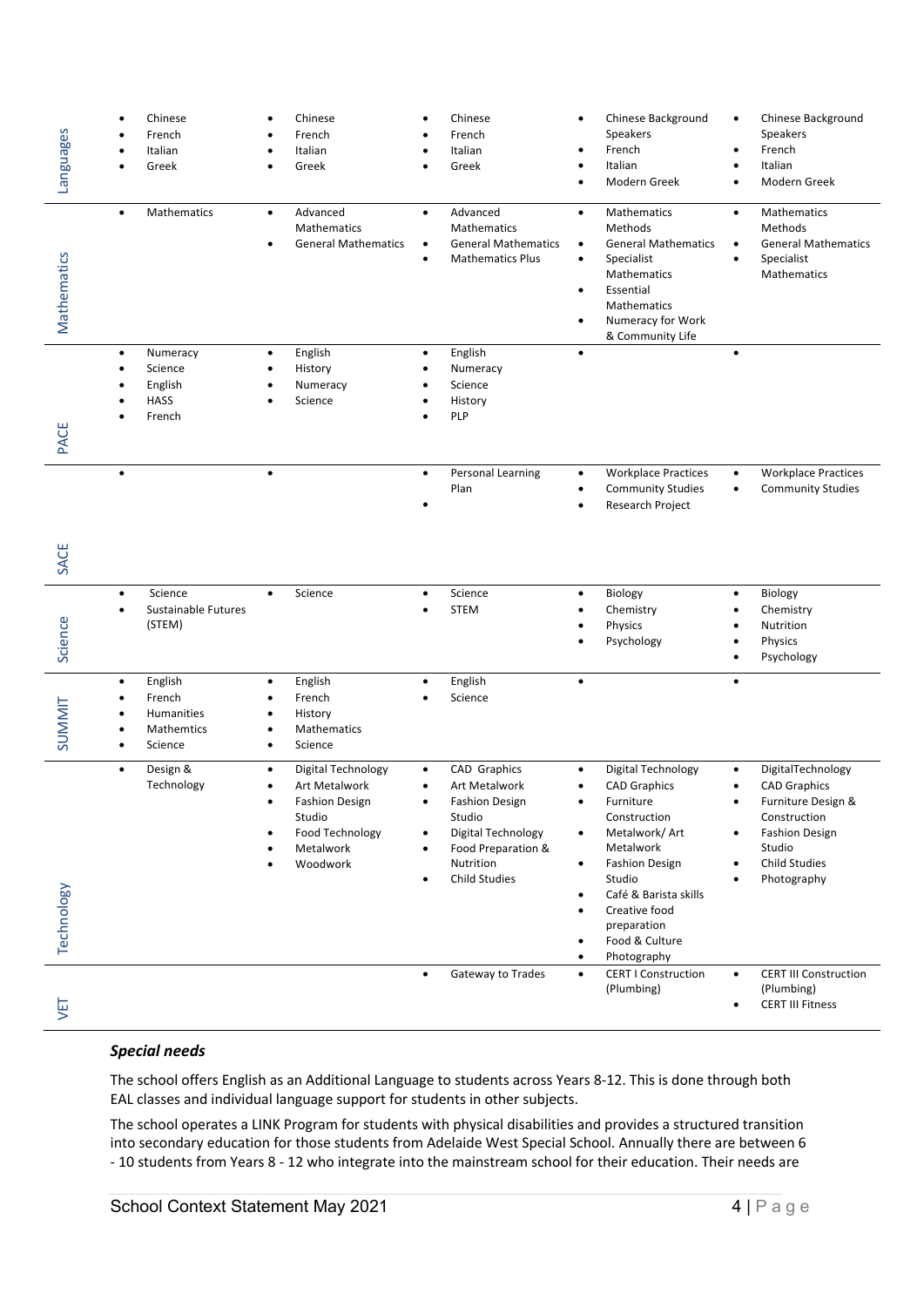catered for via a dedicated staff member from Adelaide West, other support staff and a dedicated room where the necessary modifications are available to support their physical disabilities.

Unley High School supports the personalised learning needs of students with the individual One Plan and learning difficulties through a team of SSOs offering classroom and one to one support.

#### *Special curriculum features*

**Information and Communication Technology:** In the complex life and work environments of the 21<sup>st</sup> Century, our young people require more than just content knowledge. Our graduates will need to have paid rigorous attention to developing the  $21^{st}$  Century capabilities (life and career skills) that will enable them to be successful on a world stage.

At Unley High School, we support our students to develop their skills in critical thinking, problem solving, communications and collaboration. Students in all year levels have access to a range of technologies as tools to support their 21<sup>st</sup> Century skill development across all curriculum areas.

Students in years 8 and 9 participate in a 'Parent Funded Middle School Mobile Learning Program' using iPads. This innovative program has the potential to engage students, to enhance their achievement, to create new learning possibilities and to extend students' interactions with their local and global communities.

Senior students in Years 10, 11 and 12 are encouraged to bring their own device (Windows or Mac) enabling seamless learning between home and school, 24 hours a day.

Students and parents have access to Daymap our online learner management system. This system provides access to a range of services including attendance data, class notes & homework assessment requirements.

#### *Assessment procedures and reporting*

The achievement of learning outcomes is made explicit to parents and students on a regular basis. Students in Years 8-12 receive a report at the end of each term. Parent/teacher evenings are conducted in terms 2 and 3. The school uses the Daymap Assessment and Reporting software for its reporting requirements.

#### *Joint programs*

#### Mitcham Plains Alliance

Unley High School has an alliance with Mitcham Girls and Urrbrae Agricultural High Schools to offer some SACE subjects across the three campuses. This alliance allows us to offer the students at each of these schools access to the most comprehensive range of subjects available. Students who enrol in these subjects may have to travel to one of these schools to attend classes.

French Bilingual/Binational Program

Unley High School works in conjunction with Highgate School to develop and deliver the State's French Bilingual/ Binational Program. In 2017 Reception and Year 1 classes began at Highgate and in 2018 a secondary stream began at Year 8 at Unley. A French Immersion Program is also running.

#### Inner South Curriculum Alliance (ISCA)

This is an alliance of 10 public secondary schools who share the development and offering of a wide choice of vocational curriculum certificates. These are accessed predominantly by students from Alliance schools.

# **5. Sporting Activities**

The school offers an excellent variety of competitive sports for students during the school years with a focus on student participation and engagement at school rather than producing elite athletes. It participates in weekly programs run by Southern Zone Sport, the Sports Association for Adelaide Schools and the Catholic School Girls Sports Association. Sports include badminton, basketball, cricket, football, indoor soccer, soccer, table tennis, tennis, touch football and volleyball.

In addition to weekly competitions students can take part in specialised sports events offered by Secondary School Sport SA. These include knockout team competitions and elite individual events such as cycling or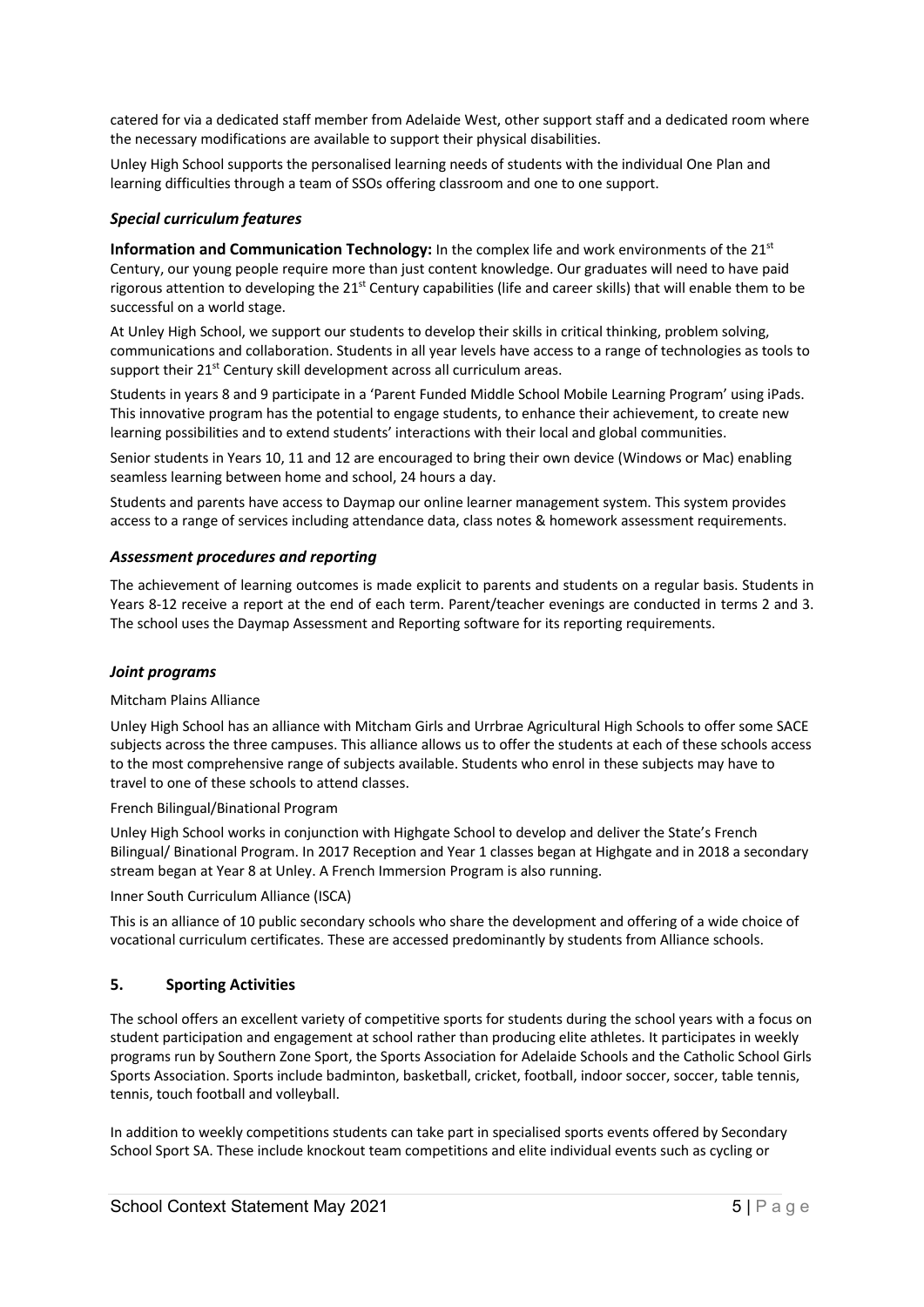various athletics events. Throughout the year fun based carnivals such as handball, beach events or modified football are also on offer.

During term 1 the school is involved in interschool Swimming and Athletics carnivals and at the end of the year we send a number of volleyball and basketball teams interstate for Australian Schools Championships competitions.

Rowing is strong within the school and is offered as both an extra curricula sport and also as a specialised subject. Both the Sport and the Rowing programs have dedicated coordinators.

# **6. Co-Curricular Activities**

A range of activities exist within the school including Debating, Drama Productions, Peer Support program, Public Speaking, String Ensemble, Concert Band, Jazz Ensemble, Coding Club, Art Club plus competitions associated with the Gifted Education program.

Camps are organised either by faculties to support the curriculum, or by groups to foster social development, e.g. Peer Support Leaders' Training, Year 9 Ski Trip, Year 8 Orientation Camps, Rowing and Outdoor Education Camps. Tours interstate and overseas are organised to complement learning in Languages, Arts,Technology and Sports. (all Interstate and Overseas travel currently on hold due to COVID-19).

State and National competitions include IBM and Westpac Maths, Oliphant Science and the National Chemistry Quiz.

A student led school musical is performed biannually.

# **7. Staff (and their Welfare)**

#### *Leadership Structure*

Senior Leadership: Principal, Deputy Principal, Assistant Principals (4) and Business Leader.

Curriculum and Program Leaders' Team: Principal, Learning Area and other Program Leaders, Deputy, Assistant Principals, Counsellors and Business Leader.

# *Staff Support Systems*

Teams of teachers work together in the delivery of the school's curriculum. Professional Learning Teams focus on areas of development guided by data analysis. The professional development of staff is supported by time for Professional Learning Teams to meet each Wednesday from 2.30 pm.

# **8. School Facilities**

#### *Buildings and Grounds*

In 1997, Unley High School had a \$3m buildings upgrade which introduced two Middle School buildings, a Performing Arts Centre and a redeveloped Student Services and Counselling Centre.

Other buildings were built in the early 60's and the main building on three levels is of the traditional 'E' structure. The school has access to a three-court basketball stadium and a large assembly hall. The buildings are surrounded by four playing fields and six tennis courts.

South Australian Government committed \$32 million in 2020 to renovate the existing 1959 building, build the new 3 storey building and provide the site with a flexible outdoor learning space. The school will upgrade it's facilities to meet the demands of the increase in student numbers as Year 7 students commence in 2022.

#### *Student Facilities*

The Student Services Office provides support to students in relation to information and movement, financial services and first aid.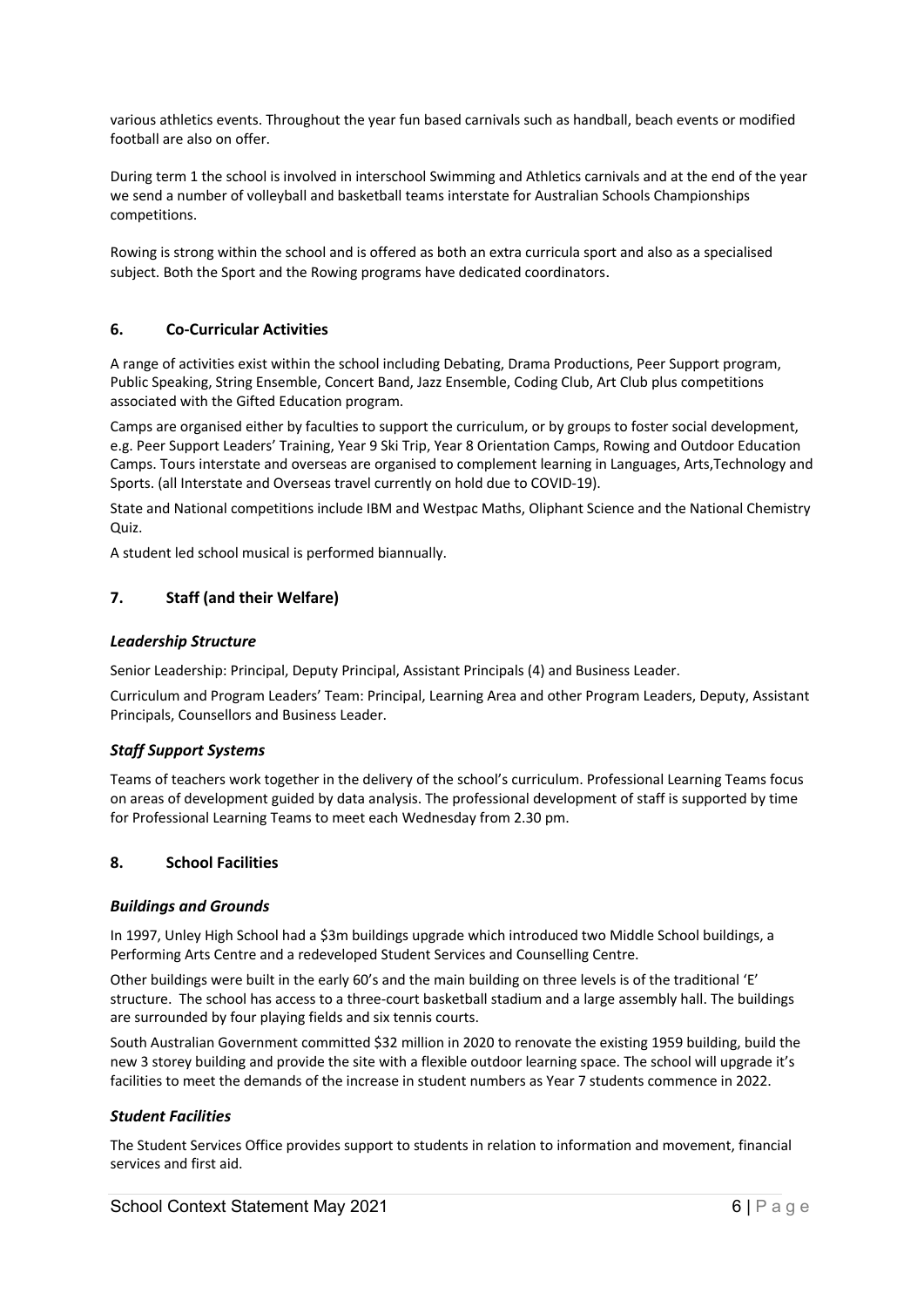Years 11 and 12 students have access to a dedicated Learning Hub as well as a courtyard area for informal gatherings during study periods which occur around the flexible timetable.

The School Canteen provides a wide selection of hot and cold food daily and had a major upgrade in 2005.

# *Staff Facilities*

Each staff member has access to their own email address and account, which allows staff to access school files from home. All teachers have a Macbook to support teaching & learning in the Middle School Program. The Staffroom is large, with facilities of high quality and on-going improvement is an objective.

# *Access for Students and Staff with Disabilities*

All areas of the school are accessible to students and staff with disabilities via ramps, a lift and auto doors.

# *Access to Bus Transport*

The school is accessible by a number of bus routes which bring students to the school gate. Students can also access the school via train and connecting buses.

# **10. School Operations**

# *Decision Making Structures*

Unley High School is a complex school community in which staff, students and parents participate in the development of policies and decisions which affect them. This participation occurs in a number of forums.

There are three major staff decision making groups in the school:

- Faculty Professional Learning Teams provide advice and makes decisions about major policy directions involving teaching and learning and school operations.
- The Curriculum Leaders group makes major decisions about curriculum operation, implementation and professional learning. It makes recommendations about school development and improvement.
- The Senior Leadership team makes decisions about whole of school priorities, direction setting and the provisions of organisational processes that enhance school performance.
- The Personnel Advisory Committee advises the Principal about matters related to staffing.

Joint staff, parent and student policy groups include: **Governing Council** (works on governance with the Principal on the educational policies and programs); **Finance Advisory Committee** (formulates and monitors the Budget on the basis of the School Priorities; approves Budget submissions; recommends the final Annual Budget to Council); **Facilities Committee** (develops a Facilities Management Plan to upgrade and maintain, on a cyclical basis, the facilities; undertakes special projects to improve facilities); **Canteen Committee** (monitors and advises on the operation of the Canteen); **Sports Committee** (monitors and coordinates the direction of the sporting program; advises Council on support, including payment, for coaches and managers of sporting teams).

**Staff Committees:** Social Committee, WH&S Committee, Summit (Gifted and Talented) Committee, Responsible Learning Working Party and Sports Committee.

**Affiliated Parent Groups:** Greek Parents' Council, Unley High School Rowing Club, Parent Voice Committee

# *Publications and Communication*

In 2019 Unley High School has introduced a school app (School Stream) as it's primary means of communication with our families. Through School stream families can view newsletters, update their details, report absences plus access a school calendar and many other school forms. The school also has a Facebook page. A Year 8-12 Curriculum Handbook is published annually electronically in Term 3 at the beginning of the Subject Selection process.

The Staff Handbook is published on the school's Intranet.